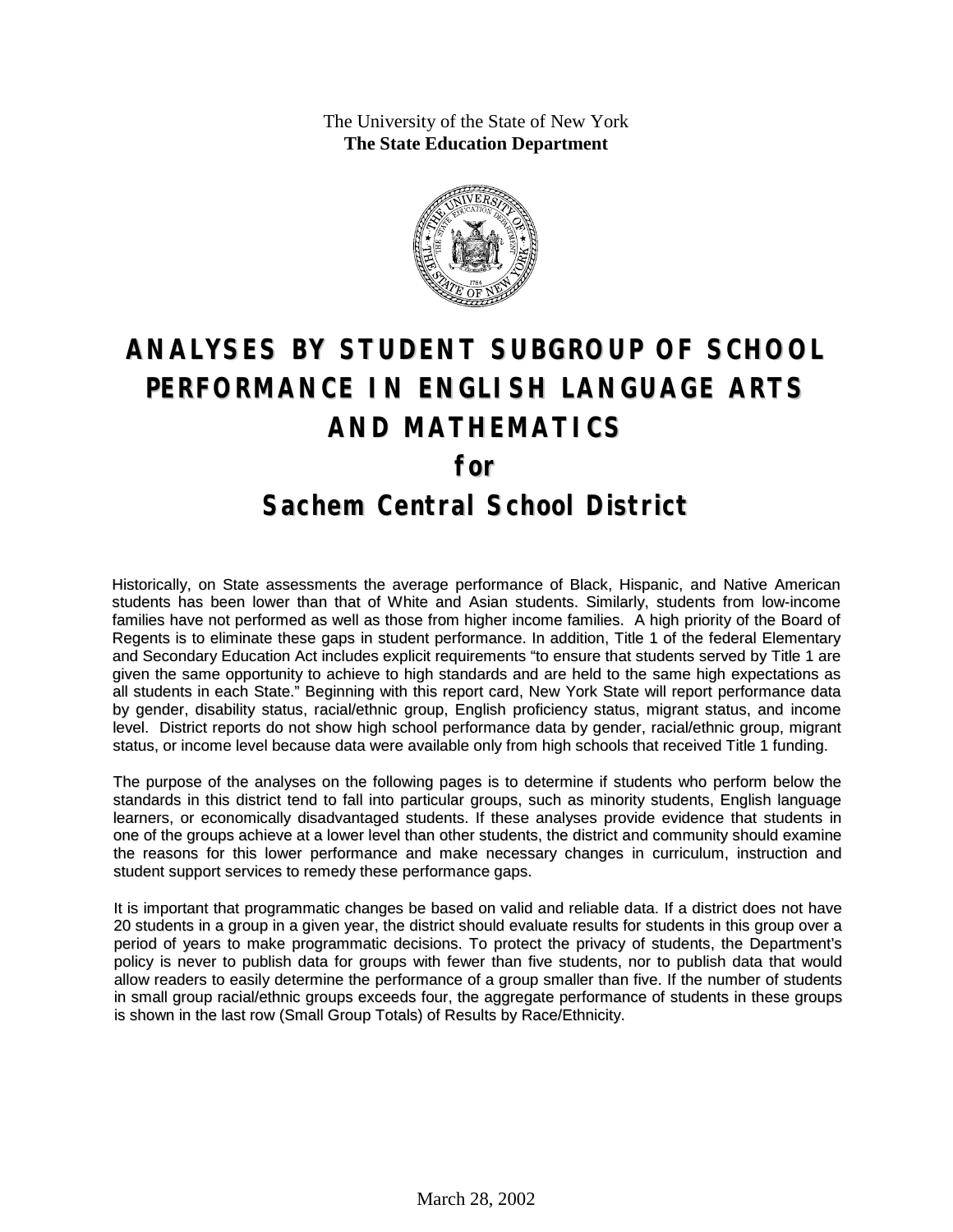# **Elementary English Language Arts**

A description of the performance levels and summary results for all general-education students and all students with disabilities can be found in the *Overview* of the New York State Report Card.

|                                       | <b>Counts of Students</b> |                   |                      |             |              |             |                 |       |              | <b>Percentages</b><br>of Tested |  |
|---------------------------------------|---------------------------|-------------------|----------------------|-------------|--------------|-------------|-----------------|-------|--------------|---------------------------------|--|
| <b>Student Subgroup</b>               |                           | <b>Not Tested</b> |                      |             |              |             | <b>Students</b> |       |              |                                 |  |
|                                       | <b>ALT</b>                | ELL               | No<br>Valid<br>Score | Level<br>1  | Level<br>2   | Level<br>3  | Level<br>4      | Total | Level<br>2-4 | Level<br>$3 - 4$                |  |
| Results by Race/Ethnicity             |                           |                   |                      |             |              |             |                 |       |              |                                 |  |
| American Indian/Alaskan<br>Native     | $\Omega$                  | $\mathbf 0$       | $\mathbf 0$          | 0           | $\mathbf 0$  | 0           | 0               | 0     | 0%           | 0%                              |  |
| <b>Black</b>                          | $\mathbf{1}$              | $\mathbf 0$       | $\mathbf 0$          | 0           | 8            | 3           | 1               | 12    | 100%         | 33%                             |  |
| Hispanic                              | 5                         | 6                 | $\mathbf{1}$         | 5           | 17           | 23          | 4               | 49    | 90%          | 55%                             |  |
| Asian or Pacific Islander             | 0                         | 1                 | $\mathbf{1}$         | 1           | 5            | 12          | 5               | 23    | 96%          | 74%                             |  |
| White                                 | 28                        | $\mathbf{1}$      | 3                    | 25          | 287          | 643         | 176             | 1131  | 98%          | 72%                             |  |
| Total                                 | 34                        | 8                 | 5                    | 31          | 317          | 681         | 186             | 1215  | 97%          | 71%                             |  |
| Small Group Totals (s)                | 0                         | 0                 | 0                    | 0           | $\pmb{0}$    | 0           | 0               | 0     | 0%           | 0%                              |  |
| Results by Gender                     |                           |                   |                      |             |              |             |                 |       |              |                                 |  |
| Female                                | 10                        | 6                 | $\mathbf{1}$         | 9           | 145          | 341         | 125             | 620   | 99%          | 75%                             |  |
| Male                                  | 24                        | $\overline{2}$    | $\overline{4}$       | 22          | 172          | 340         | 61              | 595   | 96%          | 67%                             |  |
| Total                                 | 34                        | 8                 | 5                    | 31          | 317          | 681         | 186             | 1215  | 97%          | 71%                             |  |
| Results by English Proficiency Status |                           |                   |                      |             |              |             |                 |       |              |                                 |  |
| <b>English Proficient</b>             | 32                        | 0                 | 5                    | $\mathbf s$ | S            | s           | s               | 1213  | s            | $\mathbf s$                     |  |
| <b>Limited English Proficient</b>     | $\overline{2}$            | 8                 | $\pmb{0}$            | s           | $\mathsf{s}$ | $\mathbf s$ | s               | 2     | $\mathbf s$  | s                               |  |
| Total                                 | 34                        | 8                 | 5                    | 31          | 317          | 681         | 186             | 1215  | 97%          | 71%                             |  |
| Results by Income Level               |                           |                   |                      |             |              |             |                 |       |              |                                 |  |
| Economically<br>Disadvantaged         | 12                        | 3                 | $\mathbf{1}$         | 8           | 69           | 88          | 14              | 179   | 96%          | 57%                             |  |
| Not Disadvantaged                     | 22                        | 5                 | $\overline{4}$       | 23          | 248          | 593         | 172             | 1036  | 98%          | 74%                             |  |
| Total                                 | 34                        | 8                 | 5                    | 31          | 317          | 681         | 186             | 1215  | 97%          | 71%                             |  |
| Results by Migrant Status             |                           |                   |                      |             |              |             |                 |       |              |                                 |  |
| <b>Migrant Family</b>                 | 0                         | 1                 | 0                    | $\mathbf 0$ | 0            | 0           | $\mathbf 0$     | 0     | 0%           | 0%                              |  |
| Not Migrant Family                    | 34                        | $\overline{7}$    | 5                    | 31          | 317          | 681         | 186             | 1215  | 97%          | 71%                             |  |
| Total                                 | 34                        | 8                 | $\mathbf 5$          | 31          | 317          | 681         | 186             | 1215  | 97%          | 71%                             |  |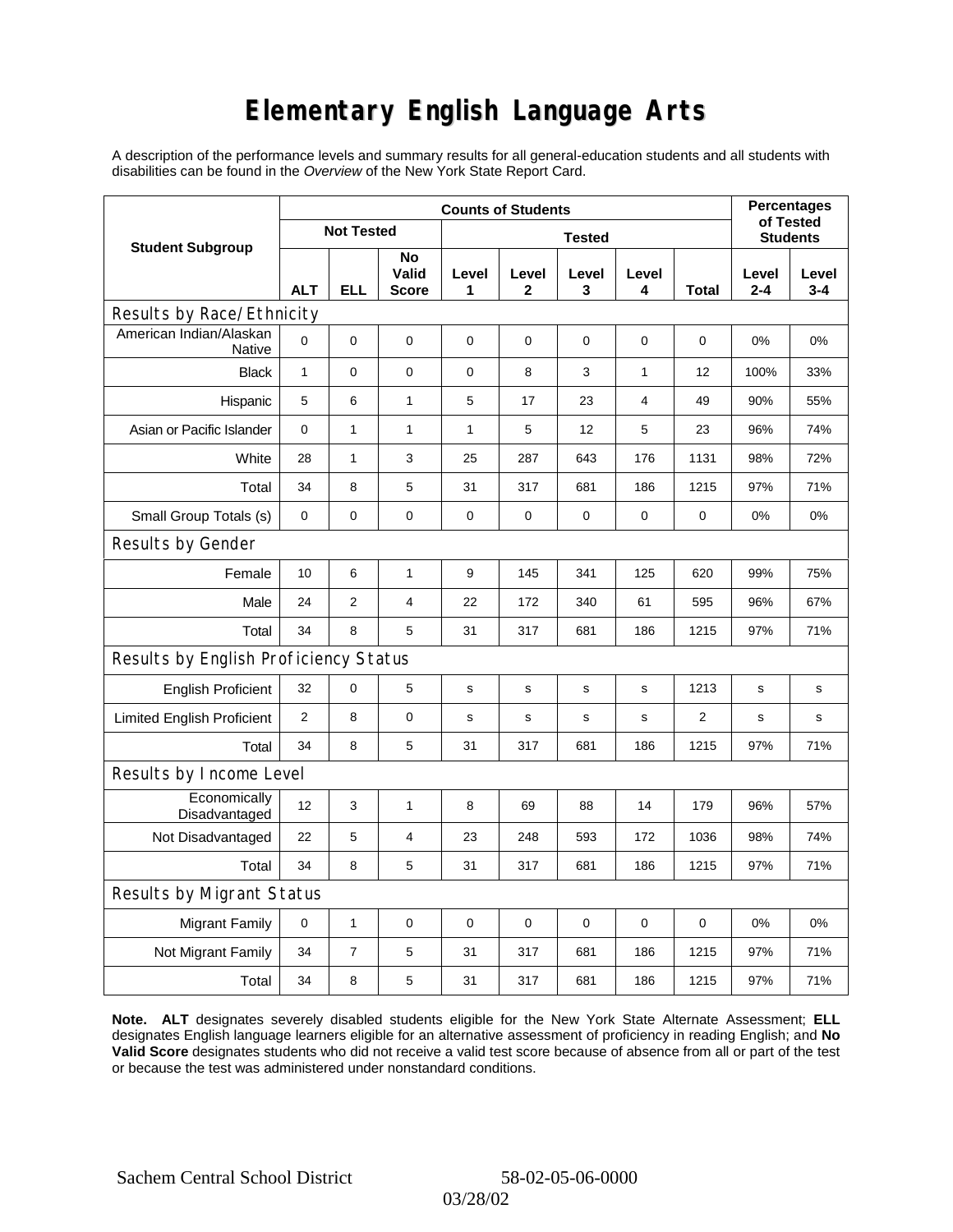# **Elementary Mathematics**

A description of the performance levels and summary results for all general-education students and all students with disabilities can be found in the *Overview* of the New York State Report Card.

|                                          | <b>Counts of Students</b> |                   |                             |                |                       |             |                |                 | <b>Percentages</b><br>of Tested |                  |  |
|------------------------------------------|---------------------------|-------------------|-----------------------------|----------------|-----------------------|-------------|----------------|-----------------|---------------------------------|------------------|--|
| <b>Student Subgroup</b>                  |                           | <b>Not Tested</b> |                             |                |                       |             |                | <b>Students</b> |                                 |                  |  |
|                                          | <b>ALT</b>                | <b>ELL</b>        | No<br>Valid<br><b>Score</b> | Level<br>1     | Level<br>$\mathbf{2}$ | Level<br>3  | Level<br>4     | <b>Total</b>    | Level<br>$2 - 4$                | Level<br>$3 - 4$ |  |
| Results by Race/Ethnicity                |                           |                   |                             |                |                       |             |                |                 |                                 |                  |  |
| American Indian/Alaskan<br><b>Native</b> | $\mathbf 0$               | 0                 | $\mathbf 0$                 | s              | s                     | s           | s              | 1               | s                               | s                |  |
| <b>Black</b>                             | $\mathbf{1}$              | 0                 | $\mathbf 0$                 | s              | s                     | s           | s              | 13              | s                               | s                |  |
| Hispanic                                 | 5                         | 0                 | $\pmb{0}$                   | 5              | 9                     | 26          | 17             | 57              | 91%                             | 75%              |  |
| Asian or Pacific Islander                | $\mathbf 0$               | 1                 | 0                           | 0              | $\overline{c}$        | 12          | 10             | 24              | 100%                            | 92%              |  |
| White                                    | 27                        | 1                 | 5                           | 2              | 87                    | 529         | 514            | 1132            | 100%                            | 92%              |  |
| Total                                    | 33                        | $\overline{2}$    | 5                           | $\overline{7}$ | 101                   | 576         | 543            | 1227            | 99%                             | 91%              |  |
| Small Group Totals (s)                   | $\mathbf{1}$              | 0                 | 0                           | 0              | 3                     | 9           | 2              | 14              | 100%                            | 79%              |  |
| Results by Gender                        |                           |                   |                             |                |                       |             |                |                 |                                 |                  |  |
| Female                                   | 10                        | $\overline{2}$    | $\overline{2}$              | 4              | 44                    | 314         | 260            | 622             | 99%                             | 92%              |  |
| Male                                     | 23                        | 0                 | 3                           | 3              | 57                    | 262         | 283            | 605             | 100%                            | 90%              |  |
| Total                                    | 33                        | $\overline{2}$    | 5                           | $\overline{7}$ | 101                   | 576         | 543            | 1227            | 99%                             | 91%              |  |
| Results by English Proficiency Status    |                           |                   |                             |                |                       |             |                |                 |                                 |                  |  |
| <b>English Proficient</b>                | 31                        | 0                 | 5                           | 5              | 101                   | 573         | 541            | 1220            | 100%                            | 91%              |  |
| <b>Limited English Proficient</b>        | $\overline{2}$            | $\overline{2}$    | $\mathbf 0$                 | $\overline{2}$ | $\mathbf 0$           | 3           | $\overline{2}$ | $\overline{7}$  | 71%                             | 71%              |  |
| Total                                    | 33                        | $\overline{2}$    | 5                           | $\overline{7}$ | 101                   | 576         | 543            | 1227            | 99%                             | 91%              |  |
| Results by Income Level                  |                           |                   |                             |                |                       |             |                |                 |                                 |                  |  |
| Economically<br>Disadvantaged            | 11                        | 0                 | $\mathbf{1}$                | $\overline{2}$ | 23                    | 104         | 50             | 179             | 99%                             | 86%              |  |
| Not Disadvantaged                        | 22                        | 2                 | 4                           | 5              | 78                    | 472         | 493            | 1048            | 100%                            | 92%              |  |
| Total                                    | 33                        | $\overline{2}$    | 5                           | $\overline{7}$ | 101                   | 576         | 543            | 1227            | 99%                             | 91%              |  |
| <b>Results by Migrant Status</b>         |                           |                   |                             |                |                       |             |                |                 |                                 |                  |  |
| <b>Migrant Family</b>                    | 0                         | 0                 | 0                           | $\mathbf S$    | s                     | s           | s              | $\mathbf{1}$    | s                               | s                |  |
| Not Migrant Family                       | 33                        | $\overline{2}$    | 5                           | s              | $\mathbf s$           | $\mathbf s$ | $\mathbf s$    | 1226            | $\mathbf s$                     | s                |  |
| Total                                    | 33                        | $\overline{2}$    | 5                           | $\overline{7}$ | 101                   | 576         | 543            | 1227            | 99%                             | 91%              |  |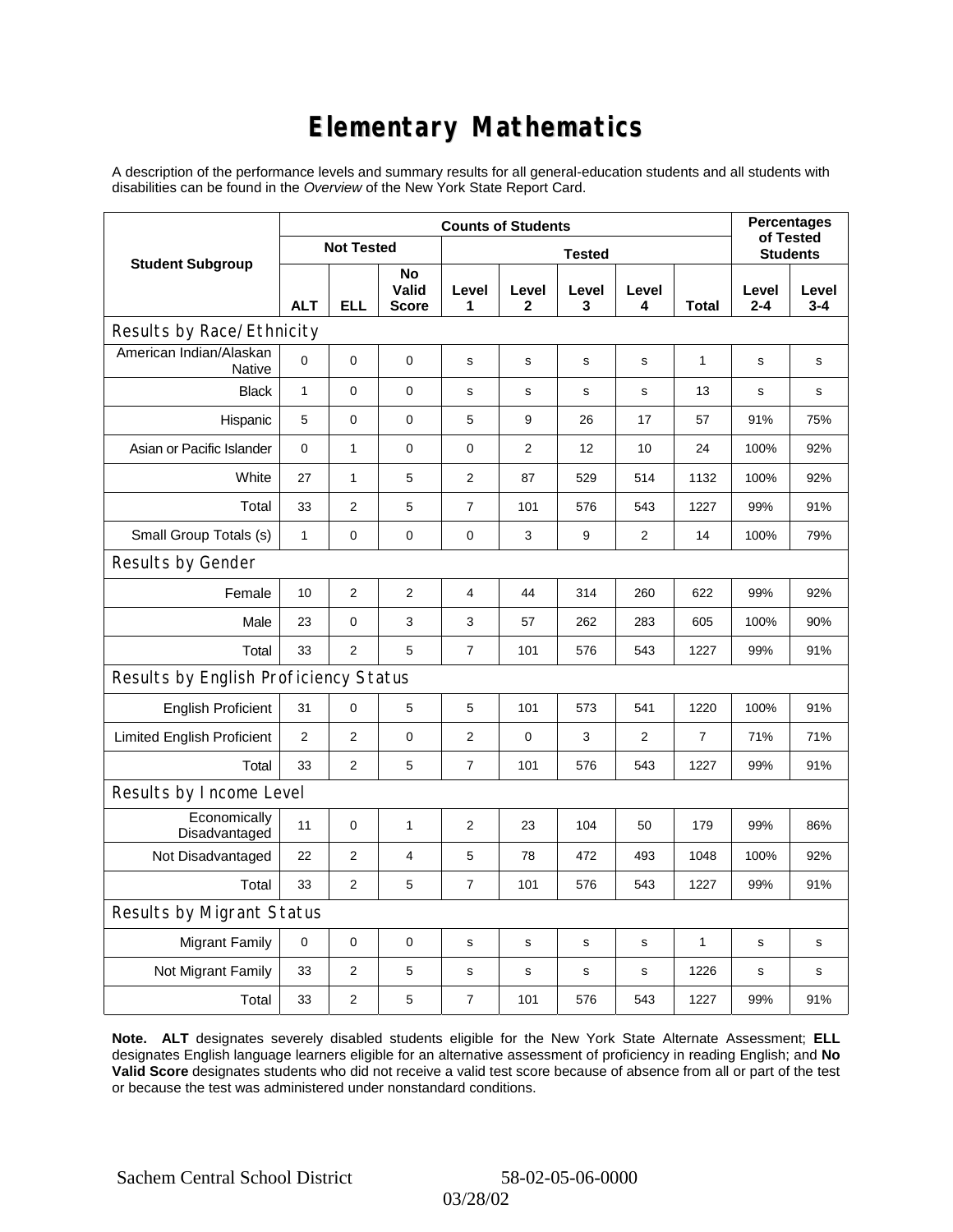### **Middle-Level English Language Arts**

A description of the performance levels and summary results for all general-education students and all students with disabilities can be found in the *Overview* of the New York State Report Card.

|                                       | <b>Counts of Students</b> |                   |                             |             |             |                 |                |                | <b>Percentages</b><br>of Tested |              |
|---------------------------------------|---------------------------|-------------------|-----------------------------|-------------|-------------|-----------------|----------------|----------------|---------------------------------|--------------|
| <b>Student Subgroup</b>               |                           | <b>Not Tested</b> |                             |             |             | <b>Students</b> |                |                |                                 |              |
|                                       | <b>ALT</b>                | <b>ELL</b>        | No<br>Valid<br><b>Score</b> | Level<br>1  | Level<br>2  | Level<br>3      | Level<br>4     | Total          | Level<br>$2 - 4$                | Level<br>3-4 |
| Results by Race/Ethnicity             |                           |                   |                             |             |             |                 |                |                |                                 |              |
| American Indian/Alaskan<br>Native     | $\mathbf 0$               | 0                 | $\pmb{0}$                   | s           | s           | s               | s              | 1              | s                               | s            |
| <b>Black</b>                          | 0                         | 0                 | $\pmb{0}$                   | $\mathbf s$ | $\mathbf s$ | s               | s              | 14             | S                               | s            |
| Hispanic                              | 3                         | 4                 | 3                           | 5           | 27          | 13              | $\overline{4}$ | 49             | 90%                             | 35%          |
| Asian or Pacific Islander             | $\mathbf{1}$              | $\mathbf{1}$      | $\pmb{0}$                   | 2           | 10          | 20              | 5              | 37             | 95%                             | 68%          |
| White                                 | 20                        | 0                 | 20                          | 62          | 445         | 413             | 64             | 984            | 94%                             | 48%          |
| Total                                 | 24                        | 5                 | 23                          | 71          | 491         | 450             | 73             | 1085           | 93%                             | 48%          |
| Small Group Totals (s)                | 0                         | 0                 | $\mathbf 0$                 | 2           | 9           | 4               | $\pmb{0}$      | 15             | 87%                             | 27%          |
| Results by Gender                     |                           |                   |                             |             |             |                 |                |                |                                 |              |
| Female                                | 10                        | $\mathbf{1}$      | 6                           | 18          | 226         | 264             | 48             | 556            | 97%                             | 56%          |
| Male                                  | 14                        | 4                 | 17                          | 53          | 265         | 186             | 25             | 529            | 90%                             | 40%          |
| Total                                 | 24                        | 5                 | 23                          | 71          | 491         | 450             | 73             | 1085           | 93%                             | 48%          |
| Results by English Proficiency Status |                           |                   |                             |             |             |                 |                |                |                                 |              |
| <b>English Proficient</b>             | 24                        | 0                 | 23                          | 68          | 487         | 450             | 73             | 1078           | 94%                             | 49%          |
| <b>Limited English Proficient</b>     | 0                         | 5                 | $\pmb{0}$                   | 3           | 4           | 0               | 0              | $\overline{7}$ | 57%                             | 0%           |
| Total                                 | 24                        | 5                 | 23                          | 71          | 491         | 450             | 73             | 1085           | 93%                             | 48%          |
| Results by Income Level               |                           |                   |                             |             |             |                 |                |                |                                 |              |
| Economically<br>Disadvantaged         | $\,6$                     | 3                 | 6                           | 26          | 63          | 41              | 3              | 133            | 80%                             | 33%          |
| Not Disadvantaged                     | 18                        | $\overline{2}$    | 17                          | 45          | 428         | 409             | 70             | 952            | 95%                             | 50%          |
| Total                                 | 24                        | 5                 | 23                          | 71          | 491         | 450             | 73             | 1085           | 93%                             | 48%          |
| Results by Migrant Status             |                           |                   |                             |             |             |                 |                |                |                                 |              |
| <b>Migrant Family</b>                 | $\pmb{0}$                 | 0                 | $\mathbf 0$                 | $\mathbf 0$ | $\mathbf 0$ | $\mathbf 0$     | $\mathbf 0$    | $\mathbf 0$    | 0%                              | 0%           |
| Not Migrant Family                    | 24                        | 5                 | 23                          | 71          | 491         | 450             | 73             | 1085           | 93%                             | 48%          |
| Total                                 | 24                        | 5                 | 23                          | 71          | 491         | 450             | 73             | 1085           | 93%                             | 48%          |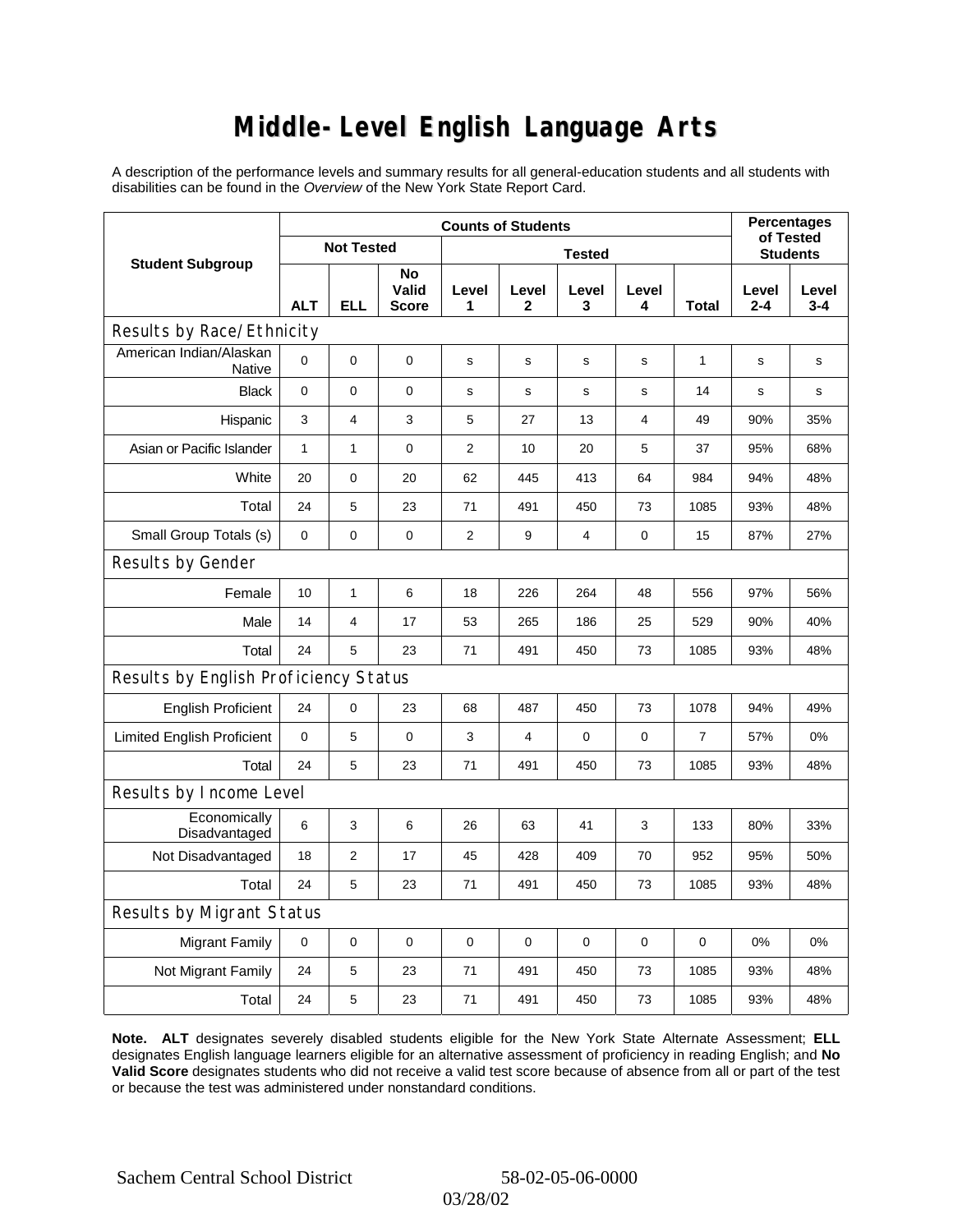### **Middle-Level Mathematics**

A description of the performance levels and summary results for all general-education students and all students with disabilities can be found in the *Overview* of the New York State Report Card.

|                                       | <b>Counts of Students</b> |                   |                             |            |                       |                 |             |              | <b>Percentages</b><br>of Tested |                  |
|---------------------------------------|---------------------------|-------------------|-----------------------------|------------|-----------------------|-----------------|-------------|--------------|---------------------------------|------------------|
| <b>Student Subgroup</b>               |                           | <b>Not Tested</b> |                             |            |                       | <b>Students</b> |             |              |                                 |                  |
|                                       | <b>ALT</b>                | <b>ELL</b>        | No<br>Valid<br><b>Score</b> | Level<br>1 | Level<br>$\mathbf{2}$ | Level<br>3      | Level<br>4  | <b>Total</b> | Level<br>$2 - 4$                | Level<br>$3 - 4$ |
| Results by Race/Ethnicity             |                           |                   |                             |            |                       |                 |             |              |                                 |                  |
| American Indian/Alaskan<br>Native     | $\mathbf 0$               | 0                 | $\mathbf 0$                 | s          | s                     | s               | s           | 1            | s                               | s                |
| <b>Black</b>                          | 0                         | 0                 | 0                           | s          | s                     | s               | $\mathbf s$ | 14           | $\mathbf s$                     | s                |
| Hispanic                              | 3                         | 0                 | $\mathbf{1}$                | 14         | 25                    | 13              | 3           | 55           | 75%                             | 29%              |
| Asian or Pacific Islander             | $\mathbf{1}$              | 1                 | $\mathbf 0$                 | 2          | 6                     | 18              | 11          | 37           | 95%                             | 78%              |
| White                                 | 20                        | $\mathbf{1}$      | 19                          | 105        | 377                   | 406             | 92          | 980          | 89%                             | 51%              |
| Total                                 | 24                        | 2                 | 20                          | 126        | 413                   | 441             | 107         | 1087         | 88%                             | 50%              |
| Small Group Totals (s)                | $\mathbf 0$               | 0                 | $\mathbf 0$                 | 5          | 5                     | 4               | 1           | 15           | 67%                             | 33%              |
| Results by Gender                     |                           |                   |                             |            |                       |                 |             |              |                                 |                  |
| Female                                | 10                        | 0                 | $\overline{7}$              | 55         | 234                   | 216             | 51          | 556          | 90%                             | 48%              |
| Male                                  | 14                        | 2                 | 13                          | 71         | 179                   | 225             | 56          | 531          | 87%                             | 53%              |
| Total                                 | 24                        | $\overline{2}$    | 20                          | 126        | 413                   | 441             | 107         | 1087         | 88%                             | 50%              |
| Results by English Proficiency Status |                           |                   |                             |            |                       |                 |             |              |                                 |                  |
| <b>English Proficient</b>             | 24                        | 0                 | 20                          | 122        | 407                   | 441             | 107         | 1077         | 89%                             | 51%              |
| <b>Limited English Proficient</b>     | $\mathbf 0$               | $\overline{2}$    | 0                           | 4          | 6                     | $\mathbf 0$     | $\mathbf 0$ | 10           | 60%                             | 0%               |
| Total                                 | 24                        | $\overline{2}$    | 20                          | 126        | 413                   | 441             | 107         | 1087         | 88%                             | 50%              |
| Results by Income Level               |                           |                   |                             |            |                       |                 |             |              |                                 |                  |
| Economically<br>Disadvantaged         | $\,6$                     | 1                 | 9                           | 29         | 56                    | 39              | 7           | 131          | 78%                             | 35%              |
| Not Disadvantaged                     | 18                        | 1                 | 11                          | 97         | 357                   | 402             | 100         | 956          | 90%                             | 53%              |
| Total                                 | 24                        | 2                 | 20                          | 126        | 413                   | 441             | 107         | 1087         | 88%                             | 50%              |
| Results by Migrant Status             |                           |                   |                             |            |                       |                 |             |              |                                 |                  |
| <b>Migrant Family</b>                 | $\mathbf 0$               | 0                 | 0                           | $\pmb{0}$  | $\mathbf 0$           | 0               | 0           | $\mathbf 0$  | 0%                              | 0%               |
| Not Migrant Family                    | 24                        | 2                 | 20                          | 126        | 413                   | 441             | 107         | 1087         | 88%                             | 50%              |
| Total                                 | 24                        | 2                 | 20                          | 126        | 413                   | 441             | 107         | 1087         | 88%                             | 50%              |